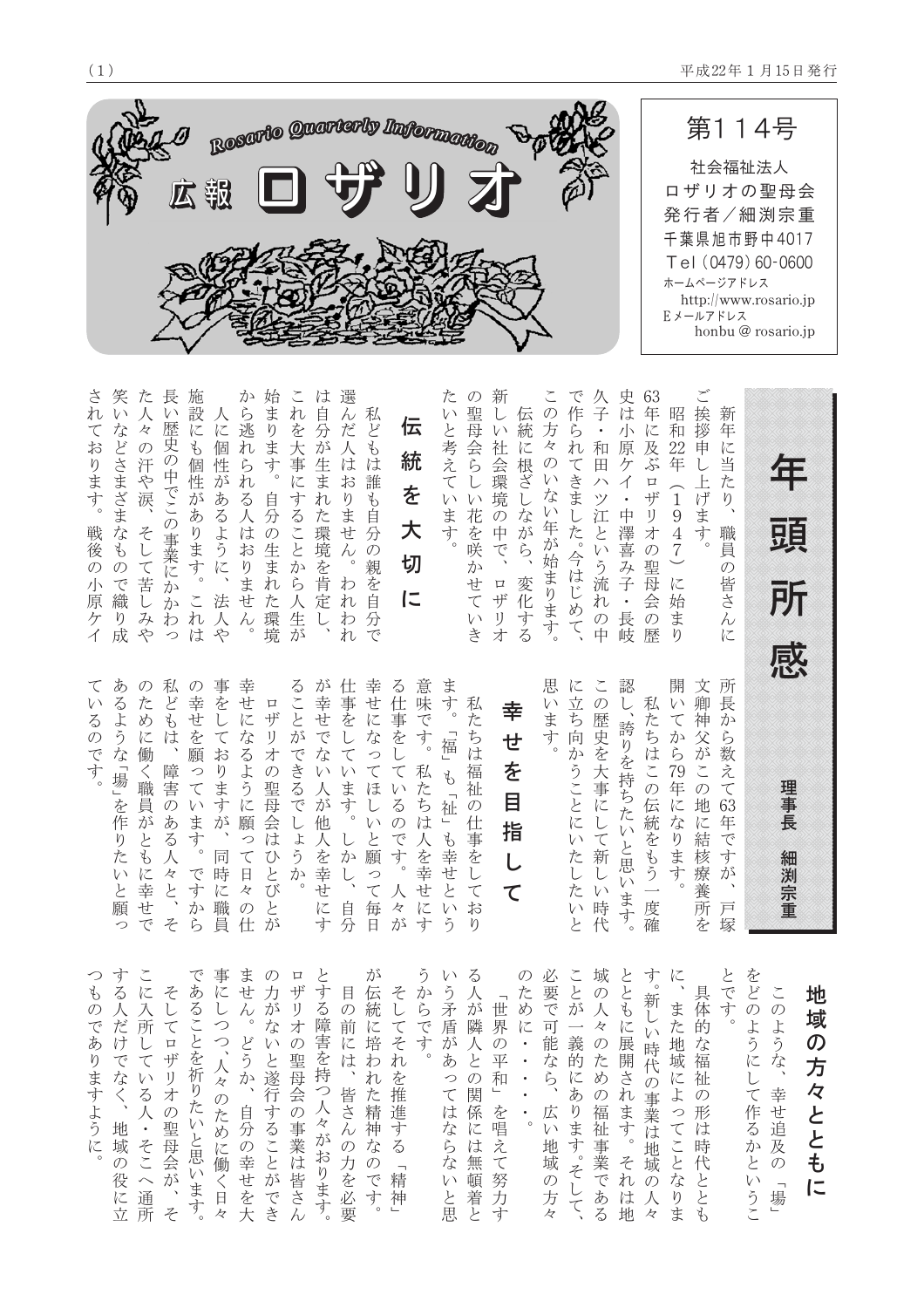| 連載新型イ<br>ンフルエンザ第8回                                                                                  |                                                                                           |                                                                                                                                                                                 |                                                                                                                                         |
|-----------------------------------------------------------------------------------------------------|-------------------------------------------------------------------------------------------|---------------------------------------------------------------------------------------------------------------------------------------------------------------------------------|-----------------------------------------------------------------------------------------------------------------------------------------|
|                                                                                                     |                                                                                           | えさとして輪<br>入<br>へされ<br>ていたのです。                                                                                                                                                   | は<br>東<br>南<br>アジ<br>$\overline{\mathcal{T}}$<br>に住<br>$\lambda\prime$<br>$\vec{C}$<br>$\vee$<br>ます。<br>南                               |
| ワク                                                                                                  | ンが<br>足り<br>な<br>$\mathsf{L}$                                                             |                                                                                                                                                                                 | $\overline{\mathcal{F}}$<br>$\overline{z}$<br>リカ共<br>和<br>国<br>でさえ、<br>$\overline{\phantom{0}}$<br>時<br>63<br>歳                         |
|                                                                                                     | 海上寮療養所<br>医局長<br>佐多範洋                                                                     | $\mathop{\smile}\limits^{}$<br>れ<br>は<br>とて<br>$\oint$<br>悲<br>$\downarrow$<br>$\vee$<br>$\stackrel{\textstyle\thicksim}{\smile}$<br>$\overleftarrow{c}$<br>$\sqrt{\cdot}$<br>寸 | だ<br>$\circ$<br>た<br>平<br>均<br>寿<br>命<br>が<br>$\begin{array}{c}\n\hline\n\end{array}$<br>$\overline{A}$<br>ズ<br>$\mathcal{O}$<br>影<br>響 |
|                                                                                                     |                                                                                           | P<br>しこの少女が自分の家の隣に住                                                                                                                                                             | で現在<br>ニでは<br>$45\,$<br>歳にまで落<br>ら込<br>$\overline{\lambda}$<br>で                                                                        |
| 世<br>界中をびっ<br>$\leq$<br>りさせた新型<br>$\overline{\Lambda}$                                              | 少女が<br>写<br>$\circ$<br>$\tau$<br>います<br>が<br>$\overline{\phantom{a}}$<br>飢<br>餓<br>で<br>¢ | $\lambda\hskip-3pt\omega$<br>でいたとしたら、<br>その子<br>・の食料                                                                                                                            | います。<br>そこに住む人<br>へたち<br>$\mathcal{O}$<br>$\sum_{i=1}^{n}$<br>$\zeta$                                                                   |
| フルエンザ。<br>日本でも当初は空                                                                                  | せ細り、<br>4 ~ 5 歳の子供にし<br>か見                                                                | をとりあげて、<br>自分の家畜<br>のえさ                                                                                                                                                         | せなさは、<br>いかほどのも<br>$\mathcal{O}$<br>かと思                                                                                                 |
| 港<br>!で必死<br>の検疫が行わ<br>れていまし                                                                        | えません<br>$\circ$<br>その子が力尽きてうず                                                             | に<br>することが<br>できるでしょうか。                                                                                                                                                         | います。<br>彼らにとっては<br>新<br>型<br>イン                                                                                                         |
| たが、<br>今では多く<br>の人が感染し、                                                                             | くまっている背後に、その子を狙<br>っ                                                                      |                                                                                                                                                                                 | フルエンザは<br>一命を奪<br>いかね<br>な<br>$\mathit{V}^{\lambda}$<br>$\mathcal{P}$                                                                   |
| それほど珍しくなくなってきま<br>$\cup$                                                                            | ている<br>ハゲワシが写っています。                                                                       | 日<br>本の食料自<br>「給率は<br>40%以下です                                                                                                                                                   | のですが、<br>高<br>価なワクチンや治療                                                                                                                 |
| た。<br>致死率も0・001%以下で、<br>$\mathbf{M}$                                                                | ゲワシは死んだ動物<br>$\overline{O}$<br>肉しか食                                                       | が<br>もし全く輸入できなくな<br>つて                                                                                                                                                          | 薬を手に入れることはできな<br>$\backslash\!\!\backslash$<br>$\mathcal{O}$                                                                            |
| れまでのインフルエンザよりも<br>低                                                                                 | $\mathcal{L}$<br>ないので、<br>その                                                              | $\hat{\varphi}$<br>1人あたり20                                                                                                                                                      | です。仕方がな<br>いの<br>かもしれませ                                                                                                                 |
| Ņ١<br>と言わ<br>れています。                                                                                 | 少<br>女が<br>死<br>ぬ<br>$\mathcal{O}$<br>を                                                   | 00 【 摂取できるそ                                                                                                                                                                     | んが、あまり必要で<br>$\vec{z}$<br>い人<br>が<br>ワク                                                                                                 |
|                                                                                                     | 待<br>うて、<br>後ろから                                                                          | うです。これは<br>大人                                                                                                                                                                   | チンを買い占めて、より必要な人                                                                                                                         |
| か<br>$\downarrow$<br>病<br>原<br>性<br>に<br>$\bigcirc$<br>$\vee$<br>$\tau$<br>分<br>か<br>$\hat{C}$<br>た | ひそかにつけてき                                                                                  | 人が必要なカロ<br>IJ                                                                                                                                                                   | に<br>ワクチンが届かない、<br>本当にこ                                                                                                                 |
| Ø<br>は最<br>近<br>沄<br>$\mathcal{O}$<br>$\widetilde{C}$<br>昨<br>车<br>は<br>限られた                        | た<br>のです。                                                                                 | 量とほぼ同じです。                                                                                                                                                                       | ういう現状が世界の正し<br>いあり方                                                                                                                     |
| ワク<br>チ<br>シを求<br>$\dot{\vartheta}$<br>て多くの先進                                                       |                                                                                           | 実は、<br>日本は世界一                                                                                                                                                                   | な<br>$\mathcal{O}$<br>か、つ<br>い考えてしまうのです。                                                                                                |
| 匡<br>が<br>争奪戦<br>を<br>繰<br>り<br>広<br>げ<br>主<br>した。<br>日                                             | 実<br>は<br>こうい<br>っ<br>た                                                                   | 残飯を捨てて<br>いる<br>国                                                                                                                                                               |                                                                                                                                         |
| は<br>ワクチンを自国で生産できる                                                                                  | 出来事は、<br>私たち                                                                              | で、その量<br>$\begin{array}{c}\n1 \\ 9 \\ 4\n\end{array}$                                                                                                                           | $\begin{array}{c}\n\hline\n\end{array}$<br>チオピ<br>$\overline{y}$<br>は最貧!<br>国<br>$\mathcal{O}$<br>うしつで<br>寸                             |
| 数<br>少な<br>$\backslash\!\!\backslash$<br>国<br>$\mathcal{O}$<br>ひとつですが、<br>それ                        | と全く関係<br>公<br>$\vee$<br>$\sum$                                                            | 0万トン)<br>は世界の                                                                                                                                                                   | が<br>そこでは<br>小学生でも食<br>料<br>援<br>助                                                                                                      |
| でも足りな<br>い分は外国から輸入す                                                                                 | ころで起こってい                                                                                  | 食糧援助総量 (7<br>$\overline{4}$                                                                                                                                                     | で久しぶりに手に<br>した食料を、<br>次                                                                                                                 |
| ることにしま<br>した。<br>$\downarrow$<br>$\bigwedge^{\mathbb{Z}}$<br>·し世界·<br>$i\subset$                    | るわ<br>けではあ<br>りま                                                                          | 0万トン) をはる<br>か                                                                                                                                                                  | は<br>いつ手にできるか<br>分からな<br>いに                                                                                                             |
| は<br>お<br>金がなくてとてもワクチ<br>$\vee$                                                                     | せん。<br>同じ年、<br>$\Box$                                                                     | に<br>上回っています。                                                                                                                                                                   | も関わらず、もって<br>いな<br>い人に分                                                                                                                 |
| など買えな<br>$\bigvee$<br>国も少なくあ<br><b>ッませ</b>                                                          | 本<br>は<br>$\overline{\mathcal{X}}$<br>$\begin{array}{c} \end{array}$<br>ダンの               | $\oint$<br>し日本が<br>捨<br>デててい                                                                                                                                                    | けてあげようとするのだそうです。                                                                                                                        |
| 今回はそういう国<br>$\mathcal{O}$<br>ことに<br>つ                                                               | k<br>$\mathcal{O}$<br>主食である<br>$\mathcal{Y}$<br>ル<br>ガ<br>$\Delta$<br>とい<br>$\tilde{5}$   | る食料を<br>貧し<br>国に<br>配<br>分するこ<br>$\overline{\mathcal{L}}$                                                                                                                       | $\longrightarrow$<br>方日本は世界で有数の豊かな<br>国                                                                                                 |
| て、<br>飢餓のことも含め<br>て少し書                                                                              | 穀物を、大量に輸<br>ています。                                                                         | ができたら、<br>世<br>界中の飢餓<br>$\mathcal{O}$<br>人<br>が                                                                                                                                 | になりましたが、<br>自殺率も世界<br>$\mathcal{O}$                                                                                                     |
| い<br>$\tau$<br>みた<br>いと思います。                                                                        | P<br>ちろん私たちは<br>ソルガムな<br>$\lambda$<br>て                                                   | 助<br>かるとも言<br>わ<br>れ<br>$\tau$<br>います。                                                                                                                                          | $\vdash$<br>Ÿ<br>プクラスが続<br>いています。<br>私                                                                                                  |
|                                                                                                     | 食べたことがありません。<br>それ<br>で                                                                   |                                                                                                                                                                                 | たちは多くのものを手に入れたよ                                                                                                                         |
| 写真<br>は<br>$\overline{\mathcal{X}}$<br>$\mathcal{I}$<br>ダンで1993年に                                   | は<br>$\vee$<br>ったいどうして輸入<br>していた                                                          | 話<br>題を少し<br>変えて<br>みます。<br>$\begin{array}{c}\n\hline\n\end{array}$<br>$\overline{\mathcal{A}}$                                                                                 | うで、<br>ひょっとしたら大切な何か                                                                                                                     |
| 撮られた、<br>ハゲワシと少女」と<br>$\vee$                                                                        | $\mathcal{O}$<br>でしょうか。 それは、 やわらか<br>$\vee$                                               | ズというのは怖<br>い病気ですが、<br>感                                                                                                                                                         | を、<br>置き忘れてしまっている<br>$\mathcal{O}$<br>か                                                                                                 |
| う写真です。<br>そこには11〜12歳<br>$\mathcal{O}$                                                               | 肉質<br>の家畜を作るために、<br>家畜<br>$\mathcal{O}$                                                   | 染者<br>のほとん<br>$\mathcal{E}$<br>は<br>$\overline{y}$<br>フリカも<br>$\cup$<br>$\langle$                                                                                               | P<br>$\downarrow$<br>れません。                                                                                                              |

 $\left(\,2\,\right)$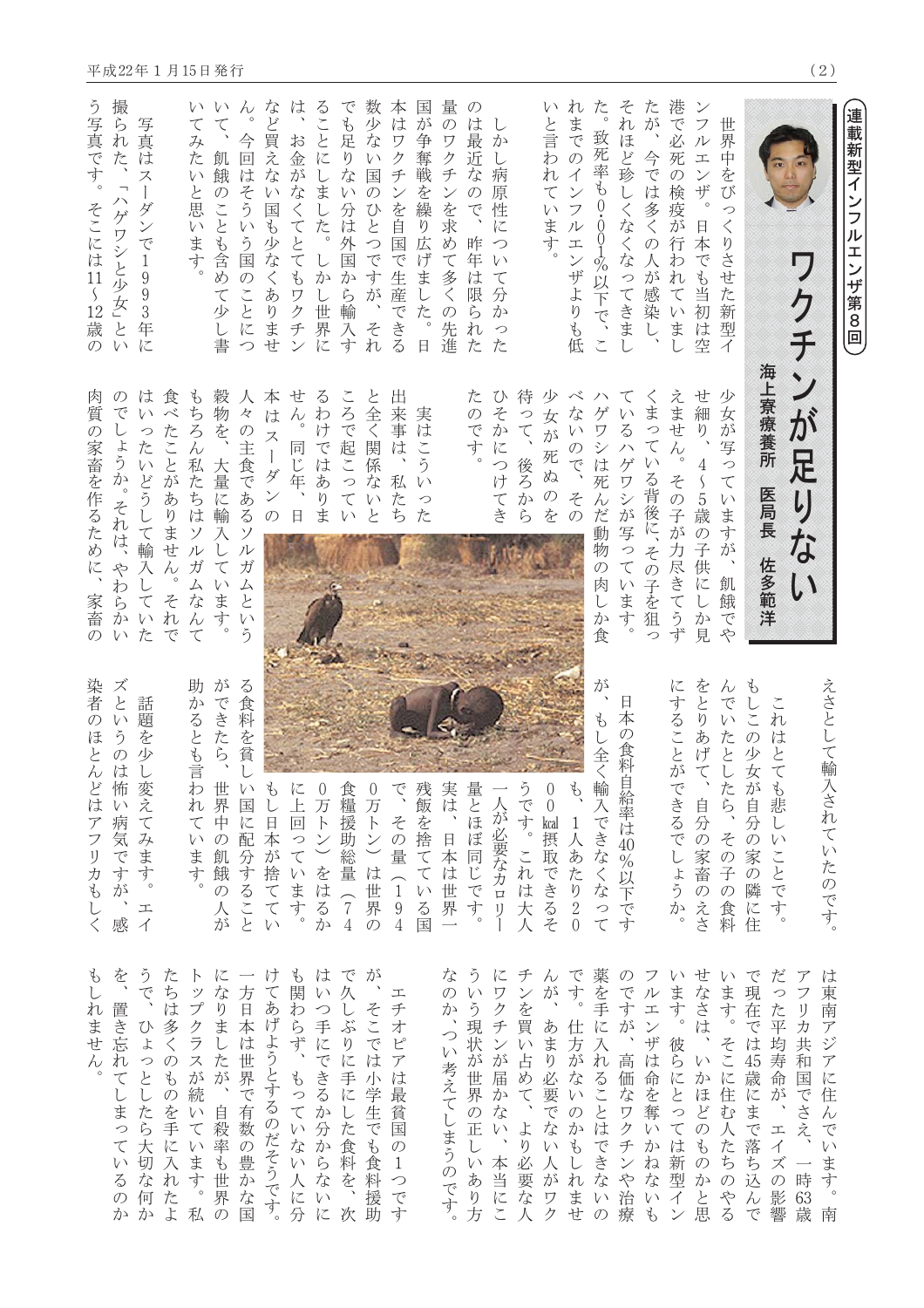創

 $\frac{1}{\sqrt{2}}$ 

記

念

 $\Box$ 

を

迎

元

 $\overline{\mathsf{C}}$ 

加瀬政衛

 $\sum_{\lambda}$ 極とは、 が自分の心を占め、心が動かされ 森一弘司教様を招聘し、「愛とは何 講演会は、 封 続 とはどのような状態であるか、人 が始まりました。 除すること。」と愛の定義から講演 を喜ばせること」であり、  $\tau$ ました。 た職員を対象として賞状及び金 を 者 味を持つ」と愛の重要性、 自分も満たされ、 か」という演題の講演会を開催 日 ること」であるならば、「人が喜ぶ」 を敷衍して、 について話され、 いる状態」、言い換えれば「他者 の授与を行ない、 表彰では勤続20年、 開 表彰式及び第二部・ 愛とは、「他者を中心とし、他者 行 続いて、「他者が喜ぶ姿を見て、 本 欲望に心を囚われ、 催しました。 事として、 年  $10$ 「自分の欲望を満たそうと 月7日、 カトリック東京教区 「愛とは他者を喜ばせ 第 さらに愛の定義 自分の存在が意 第一 本会の 部·永年勤続 第二部の記念 10 部の永年勤 記念講演会 他者を排 年を迎え 創 愛の対 必要性 『立記念  $\overline{O}$  $\cup$ た。 权 に分類されるそうで、これらにつ 可能性が開花される、  $\breve{\Diamond}$  $\sum_{i=1}^{n}$ 当にありがとうございました。 に愛を実践する方法まで踏み込ま 分析に留まらず、具体的、世俗的 され、抽象的、宗教的な愛の定義、 いて具体的な事例に基づいて解説 として肯定される、 かで棘のない暖かなものに包まれ 分析的に発展していきました。 は 何を求めているのかと論理的 森司教様、 「人が喜ぶ」状態とは、 非常に勉強になった講演で ②自分がかけがえのない存在 他者の心に触れる、 法人本部事務局 お忙しいところ、 3他者に触れ 以上の4つ ④自分の 石毛敦 1) 柔ら 本

|                                                                     | と<br>して、<br>①しあわせに暮らす障害                                                                                     |
|---------------------------------------------------------------------|-------------------------------------------------------------------------------------------------------------|
|                                                                     | 身体障害者療護施設<br>「で働く<br>職員                                                                                     |
|                                                                     | 植<br>野先<br>生<br>$\mathcal{O}$<br>講<br>前演を通<br>こして、<br>ま<br>た                                                |
|                                                                     | きま<br>た                                                                                                     |
|                                                                     | で<br>誠<br>実な<br>お<br>人<br>柄<br>を感ずること<br>が<br>で                                                             |
| ある<br>と考え<br>z                                                      | 先<br>生<br>$\mathcal{O}$<br>お<br>話<br>で<br>$\cup$<br>こたが<br>$\mathcal{L}_{\mathcal{L}}$<br>ひた<br>む<br>)<br>舌 |
| 用者満足<br>$\ddot{\phantom{0}}$<br>職員満足<br>経                           | 制<br>高約され<br>た時<br>間のな<br>かでの<br>植<br>野                                                                     |
| のことは施<br>設<br>ÏΣ<br>即<br>て言                                         | 演会<br>とな<br>りま<br>た                                                                                         |
| ことをせつ<br>に<br>願<br>つ<br>てやま                                         | 問等も設<br>汀<br>られる<br>など有意義な講                                                                                 |
| あ<br>$\sum_{i=1}^{n}$<br>生活<br>$\mathcal{O}$<br>中<br>心<br>に福祉       | 動<br>につ<br>いて幅広く話をされ<br>$\boldsymbol{\beta}$<br>質                                                           |
| 福<br>祉<br>が<br>あ<br>Ŋ<br>政<br>治<br>$\mathcal{O}$<br>中<br>心          | 文<br>ÍĖ<br>・ろう者<br>$\mathcal{O}$<br>歴<br>史・ろう者<br>$\mathcal{O}$<br>運                                        |
| Ņ١<br>$\hat{C}$<br>$\mathcal{O}$<br>日に<br>か<br>必ず<br>社会             | えながら<br>「ろう者の文化<br>$\ddot{\phantom{0}}$<br>手話<br>$\mathcal{O}$                                              |
| 障害者週<br>間<br>$\mathcal{O}$<br>行<br> 事を終                             | $\overline{b}$<br>を活<br>…<br>用<br>$\overline{L}$<br>手話通<br>訳者を交                                             |
| と<br>いえ<br>$\updownarrow$<br>$\sum_{i=1}^{n}$                       | まで<br>レジュメを使用<br>$\circ$<br>パワー<br>ポ                                                                        |
| $\mathcal{O}$<br>生活<br>が<br>できることを願                                 | から<br>「ろう者<br>$\widehat{\phantom{0}}$<br>の支援策」<br>に至る                                                       |
| 障害<br>のある<br>人<br>へもない<br>人も                                        | 始まる<br>「多様多岐<br>$\overline{C}$<br>わたる名称                                                                     |
| 実現の完成であろう。その                                                        | $\swarrow$<br>文化を持つ、<br>ろう者の世界<br>に                                                                         |
| $\mathcal{O}$<br>は、<br>地<br>域福<br>祉<br>一社会<br>であ                    | 手話<br>と<br>いうコミ<br>$\overline{\mathcal{L}}$<br>$\equiv$<br>ケ<br>$\exists$                                   |
| た<br>いと考える<br>$\circ$<br>そこに待                                       | た。                                                                                                          |
| 清く<br>、もちな<br>ぶら<br>日々<br>$\mathcal{O}$<br>仕                        | と<br>いう演<br>題<br>の講演会を開催<br>しまし                                                                             |
| $\, \leqslant$<br>険し<br>しいが<br>志を尊<br>強                             | 聴こえないとはどういうことか」                                                                                             |
| 私<br>達<br>の道<br>$\mathcal{O}$<br>りは<br>$\boldsymbol{\lambda}$<br>果て | 害者<br>理事長<br>の植<br>野圭哉氏を<br>招聘                                                                              |
| 福祉<br>社<br>会の<br>実現が<br>あげ<br>$\acute{b}$                           | 師<br>に<br>·は<br>社<br>会福祉法人千葉県聴覚障                                                                            |
| や高齢<br>者がふつうに暮ら                                                     | 記念<br>講<br>演<br>슺<br>」が行われました。<br>講                                                                         |
| $\zeta$<br>施<br>設<br>の実現を<br>めざし<br>$\tau$                          | $\mathbf{2}$<br>階<br>朩<br>$\mathcal{V}$<br>にお<br>いて、<br>「障害者週<br>間                                          |
| 者としあ<br>わ<br>せ<br>に<br>働<br>$\mathord{<}$<br>職員                     | 12<br>月<br>$\overline{c}$<br>日(水)、聖母通園セ<br>$\checkmark$<br>タ                                                |
| 聖マリア園 園長<br>加                                                       |                                                                                                             |
|                                                                     | 障害者週間記念講演会より                                                                                                |
|                                                                     |                                                                                                             |

 $\overline{L}$ 

| あ  | 用         | の                     | $\subset$             | あ             | 福             | い              |               | と  | $\mathcal{O}$       | 障             | 実             | $\mathcal{O}$ | た                     | 清                       |           |                | 福             | Ŷ          | る              | 者              |  |
|----|-----------|-----------------------|-----------------------|---------------|---------------|----------------|---------------|----|---------------------|---------------|---------------|---------------|-----------------------|-------------------------|-----------|----------------|---------------|------------|----------------|----------------|--|
| る  | 者         | $\tilde{\phantom{0}}$ | と                     | ŋ             | 祉             | つ              | 障             | V١ | 生                   | 害             | 現             | は             | い                     | $\lt$                   | 険         | 私              | 祉             | 高          | 施              | と              |  |
|    | 満         | と                     | を                     |               | が             | $\mathcal{O}$  | 害             | 之  | 活                   | $\mathcal{O}$ | $\mathcal{O}$ |               | と                     | P                       |           | 達              | 社             | 齢          | 設              |                |  |
| と考 | 足         | は                     | せ                     | 生             | あ             | 日              | 者             | よ  | が                   | あ             | 完             | 地             | 考                     | $\overline{5}$          | い         | $\mathcal{O}$  | 会             | 者          | $\mathcal{O}$  | しあ             |  |
| え  | $\bullet$ | 施                     | つ                     | 活             | ŋ             | に              | 週             | う  | で                   | $\zeta$       | 成             | 域             | え                     | な                       | が         | 道              | $\mathcal{O}$ | が          | 実              | わ              |  |
| る  | 職         | 設                     | に                     | $\mathcal{O}$ |               | か              | 間             |    | き                   | 人             | で             | 福             | る                     | が                       |           | $\mathcal{O}$  | 実             | $\infty$   | 現              | せ              |  |
|    | 員         | に                     | 願                     | 中             | 政             | 必              | $\mathcal{O}$ |    | $\zeta$             |               | あ             | 祉             |                       | ら                       | 志         | $\mathfrak{y}$ | 現             | $\bigcirc$ | を              | に              |  |
|    | 満         | 即                     | $\mathord\circ$       | 心             | 治             | ず              | 行             |    | $\mathord{\subset}$ | もな            | ろ             | 社             | そ                     | 日                       | を         | は              | が             | う          | め              | 働              |  |
|    | 足         |                       | $\tau$                | に             | $\mathcal{O}$ | $\overline{a}$ | 事             |    |                     | $\vee$        | う             | 会             | $\check{\phantom{a}}$ | $\not \vartriangleleft$ | 尊         |                | あ             | に          | E              | $\langle$      |  |
|    | $\bullet$ | て                     | Ŷ,                    | 福             | 中             | 社              | を             |    | とを                  |               |               |               | に                     | $\mathcal{O}$           | $\langle$ | 果              | げ             | 暮          | $\cup$         | 職              |  |
|    | 経         | 、言え                   | ま                     | 祉             | 心             | 会              | 終             |    | 願                   |               | こそ            | ごであ           | 待                     | 仕                       | 強         | $\tau$         | ら             | ら          | $\tau$         | 員              |  |
|    | 営         |                       | な                     | が             | に             | の              | 之             |    | $\overline{z}$      |               |               | ŋ             | $\mathord{\supset}$   | 事                       | $\langle$ |                | れ             | せ          | $^{\circledR}$ | が              |  |
|    | 満         | ば                     | い                     | あ             | 福             | 中              | た             |    | $\tau$              |               |               |               | $\tau$                | に                       | 正         | な              | る             | る          | 障              | $\overline{A}$ |  |
|    | 足         | $\sqrt{2}$            | $\circ$               | る             | 祉             | 心              | 今             |    | V١                  |               |               |               | い                     | 励                       |           |                |               | 地          | 害              | ら              |  |
|    | で         | 利                     | $\tilde{\phantom{0}}$ |               | が             | に              |               |    | る                   | 人も「ふつう」       | のことは、         | 自己            | る                     | $\cancel{7}$            |           | 遠              |               | 域          | 者              | れ              |  |



 $(3)$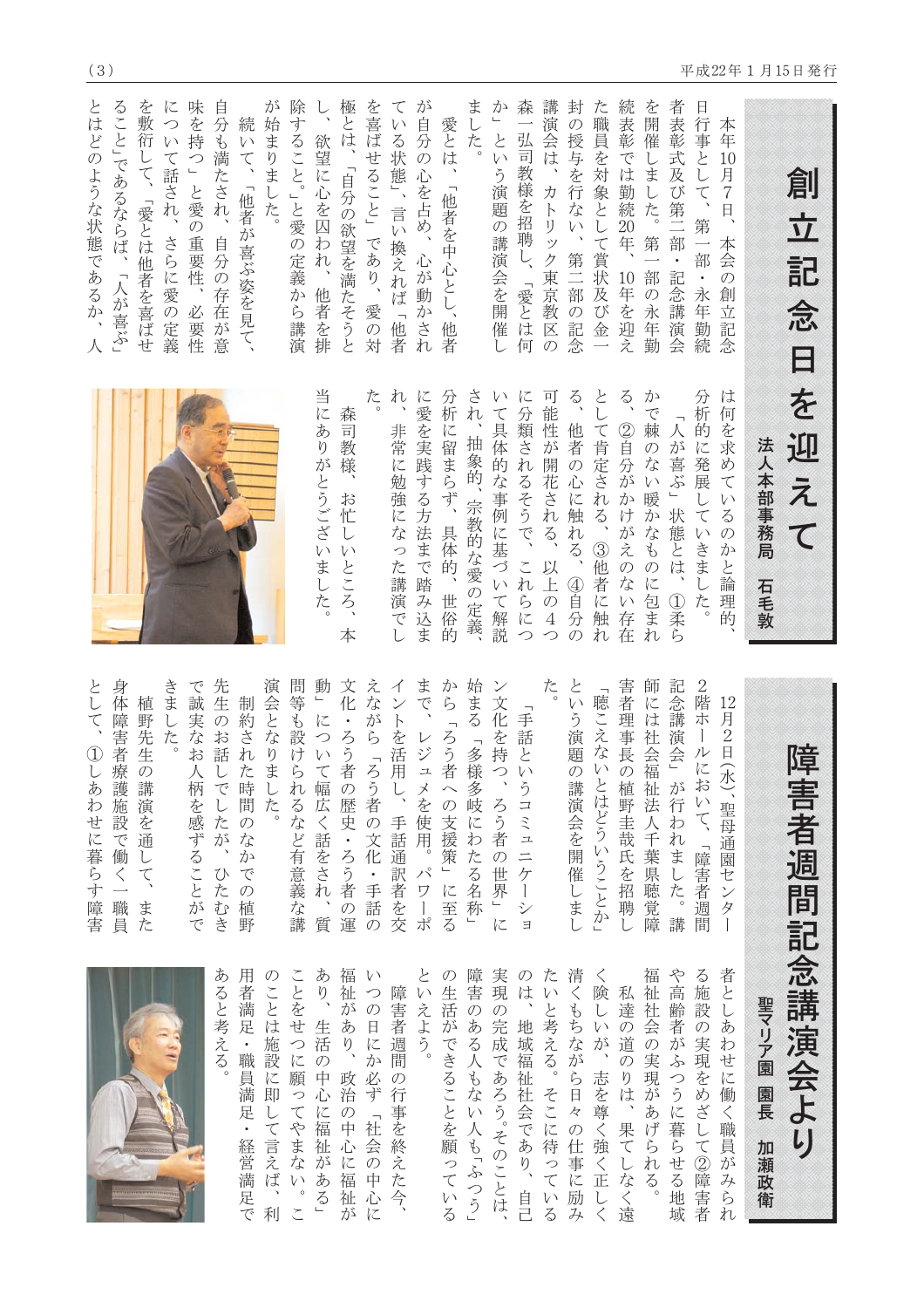| 友の家・旭障害者支援センター統合に向けて                                                                                | 友<br>の家<br>所長<br>鈴木浩                                                                           | 矢<br>指<br>小<br>2<br>年<br>まちた                                                                                        | んけん感想文                                                                                        |
|-----------------------------------------------------------------------------------------------------|------------------------------------------------------------------------------------------------|---------------------------------------------------------------------------------------------------------------------|-----------------------------------------------------------------------------------------------|
| は<br>じめ<br>昨<br>年の政権交代で<br>$\overline{C}$<br>障害者自立                                                  | 障害者を中<br>まで<br>の実績<br>心<br>か<br>$\zeta$<br>に<br>相談支援を行<br>知<br>的<br>障害者<br>・身体<br>つて           | 5<br>名<br>旭市<br>の方が、生活科の学習と<br>立矢指小<br>学校。<br>$\sqrt{2}$<br>年<br>生<br>$\mathcal{O}$<br>児<br>童                       |                                                                                               |
| すが<br>支援法<br>はそ<br>悪法と呼ばれながらも、<br>$\mathcal{O}$<br>存在<br>ぶ揺ら<br>いで<br>$\vee$<br>ま<br>法              | 他市の例から<br>きま<br>した                                                                             | $\overline{\mathcal{A}}$<br>$\lambda$<br>その後に寄せ<br>$\vec{z}$<br>の家を見<br>こられた感想文をご<br>兄学されました。                       | 20-08-2-50<br>ロザリオで、パンの<br>作りかたをおしえてく<br>ありがとうございま<br>やさし小2年1組                                |
| が示す<br>「相談支援事業」と「地域                                                                                 | 現在、<br>市川市で行っている事<br>業                                                                         | 紹<br>介<br>いたします                                                                                                     | ロザリオさんへ<br>ささ木めぐみ                                                                             |
| 自立支援協議会」は、<br>その地域の                                                                                 | で<br>「基幹型支援センタ<br>ー」があ<br>Ŋ                                                                    |                                                                                                                     | れました。                                                                                         |
| 取<br>り組<br>$\overline{z}$<br>しだいで、<br>「地域づくり」                                                       | ます。<br>昨年お伺<br>$\overline{V}$<br>して勉強する<br>機                                                   | SSS                                                                                                                 | した。                                                                                           |
| の面で、<br>限り無く発展しうる可能                                                                                 | 会がありました。<br>市川市が委託<br>寸                                                                        |                                                                                                                     |                                                                                               |
| 性を持<br>$\begin{array}{c} 1 \ 2 \ 4 \end{array}$<br>$\mathcal{O}$<br>であ<br>ります。                      | る独自の基幹型ではあ<br>りますが                                                                             |                                                                                                                     |                                                                                               |
| 状〜今後に向け<br>今回は相談支援事業につ<br>ての<br>取<br>り組<br>$\sqrt{ }$<br>みを報<br>$\tau$<br>現                         | 3障害を一元化し、<br>$\mathcal{O}$<br>相談支援事業所<br>$\mathcal{O}$<br>中<br>市川<br>心<br>的<br>市内複数<br>な存<br>在 | OF Bollet<br>ロザリオさんへ<br>きのうは、おいしい<br>パンや、見学をさせて<br>くれて、ありがとうご<br>きのうのパンのきじ<br>のやわらかさが、いま<br>でも、おぼえています。<br>やさし小2年1組 |                                                                                               |
| 告させていただきます。                                                                                         | であるべく活動中であ<br>ります。<br>3                                                                        | ざいました。<br>木内じゅん                                                                                                     | $20.68 - 2.57$<br>みんなのいえでパン<br>みんなのいえでけん<br>がくさせてくれてあり                                        |
| 現状から                                                                                                | 障害一元化に意義<br>のあることで、                                                                            |                                                                                                                     |                                                                                               |
| 海匝地域<br>$\mathcal{O}$<br>相<br>談支援事業<br>(の現状                                                         | 国<br>の構想も<br>「基幹型」を打ち出し                                                                        | 88<br>P.                                                                                                            | みんなの家へ<br>くれてありがとう。<br>またくるね。<br>やさし小2年1組<br>長しましょうた                                          |
| をみると、<br>銚<br>子市<br>は<br>市<br>役所<br>$\mathcal{O}$<br>障<br>害                                         | $\tau$<br>$\overline{V}$<br>ます。                                                                |                                                                                                                     | がとう。                                                                                          |
| 福祉課が直営で行<br>っており相談支                                                                                 | 今後の取<br>の組<br>み                                                                                |                                                                                                                     |                                                                                               |
| 援事業所はゼロ<br>旭市は友<br>の家と                                                                              | 昨年<br>10月より、<br>旭障害者支援セ                                                                        | භූභ                                                                                                                 |                                                                                               |
| 旭障害者支援センター<br>の2ヵ所                                                                                  | ンター<br>の事務所を友の家内に移行                                                                            |                                                                                                                     |                                                                                               |
| 匝<br>瑳市には聖<br>$\frac{1}{3}$<br>ガレ<br>Ŷ<br>$\overline{\mathcal{F}}$<br>ホ<br>$\overline{\mathcal{V}}$ | 所長を友<br>の家と兼務すること                                                                              |                                                                                                                     |                                                                                               |
| $\mathcal{O}$<br>1か所であります。                                                                          | とな<br>りました                                                                                     |                                                                                                                     |                                                                                               |
| 個<br>k<br>$\mathcal{O}$<br>相<br>談支援事業所を<br>こみます                                                     | 3 障害の相談支援を同じ場所<br>で                                                                            | 2008 - Rent<br>ロザリオのみなさんへ<br>いろいろなことをお<br>しえてもらったり、<br>みやげに、パンをもらっ<br>てありがとうございま<br>やさし小2年1組                        | Coto Chat<br>みんな家のみなさん<br>パン作り見せくれて<br>ありがとうございました。<br>いろいろしゅるいパ {<br>パンやさんには、お<br>やつとパンとポテトが |
| と、<br>友の家では海匝地域3市の精                                                                                 | 行うことから始め、<br>4月の統合に                                                                            | かせかな                                                                                                                | ンがありました。<br>やさし小2年1組<br>いがらし公生人                                                               |
| 神障害者を中心<br>に<br>相<br>"談支援<br>$\bullet$<br>地域                                                        | 向けて現在準備を進めて<br>$\backslash\!\!\backslash$<br>るとこ                                               | す。                                                                                                                  |                                                                                               |
| 移行支援<br>(退院促進)を行ってき                                                                                 | ろです。<br>その後は、<br>モデル事業を                                                                        | 88<br>$\mathbb{Q}$                                                                                                  | ありました。                                                                                        |
| ま<br>した。<br>旭<br>障害者支援センター<br>は、                                                                    | 受託<br>基幹型」の確立を目指<br>$\cup$                                                                     |                                                                                                                     |                                                                                               |
| 旭市<br>内<br>$\mathcal{O}$<br>障害者全般といっても今                                                             | ていきた<br>いと思います。                                                                                |                                                                                                                     | 88<br>$\mathbb{G}^2$                                                                          |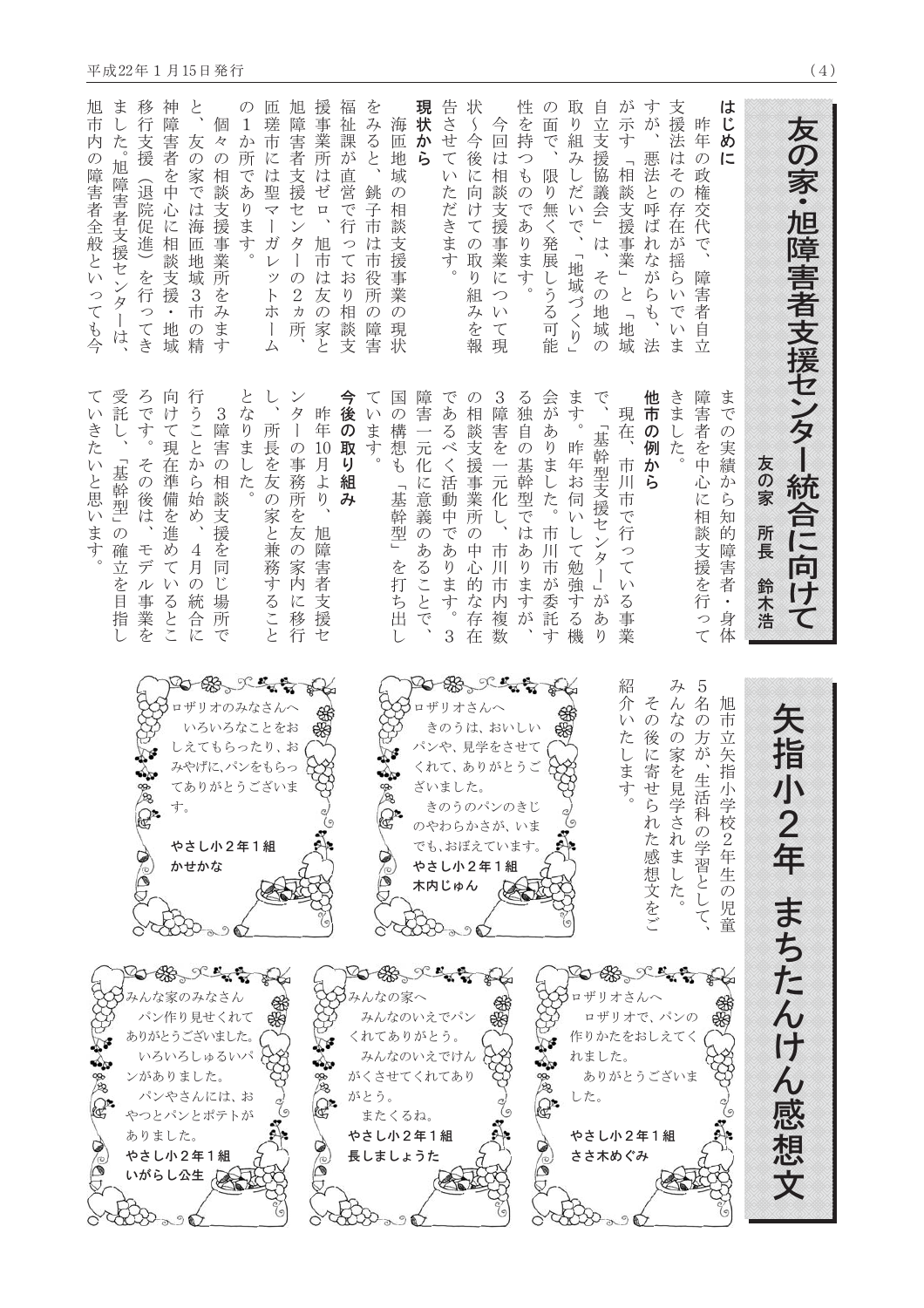



ていただいております。 ガラス食器の寄付をいただきまし 「喫茶ひまわり」にて利用させ  $\overline{1}$ スウエスト航空より、 食器







|  |              |                                 |                                               |                                                      | ボランティア感謝式受賞者                               |
|--|--------------|---------------------------------|-----------------------------------------------|------------------------------------------------------|--------------------------------------------|
|  | 光園芸<br>石毛光男様 | 神宮寺ソフトクラブ<br>名雪<br>ちえ子様<br>林俊介様 | やきとり新喜<br>ファットベルズ<br>石橋良昌様<br>清<br>一水英州!<br>様 | た。<br>記念品をおくらせて<br>受賞者は次の方々です。<br>いただきま<br>********* | の受賞者に、<br>平成21年度ボランティア感謝式<br>賞状と、<br>ささやかな |

 $(5)$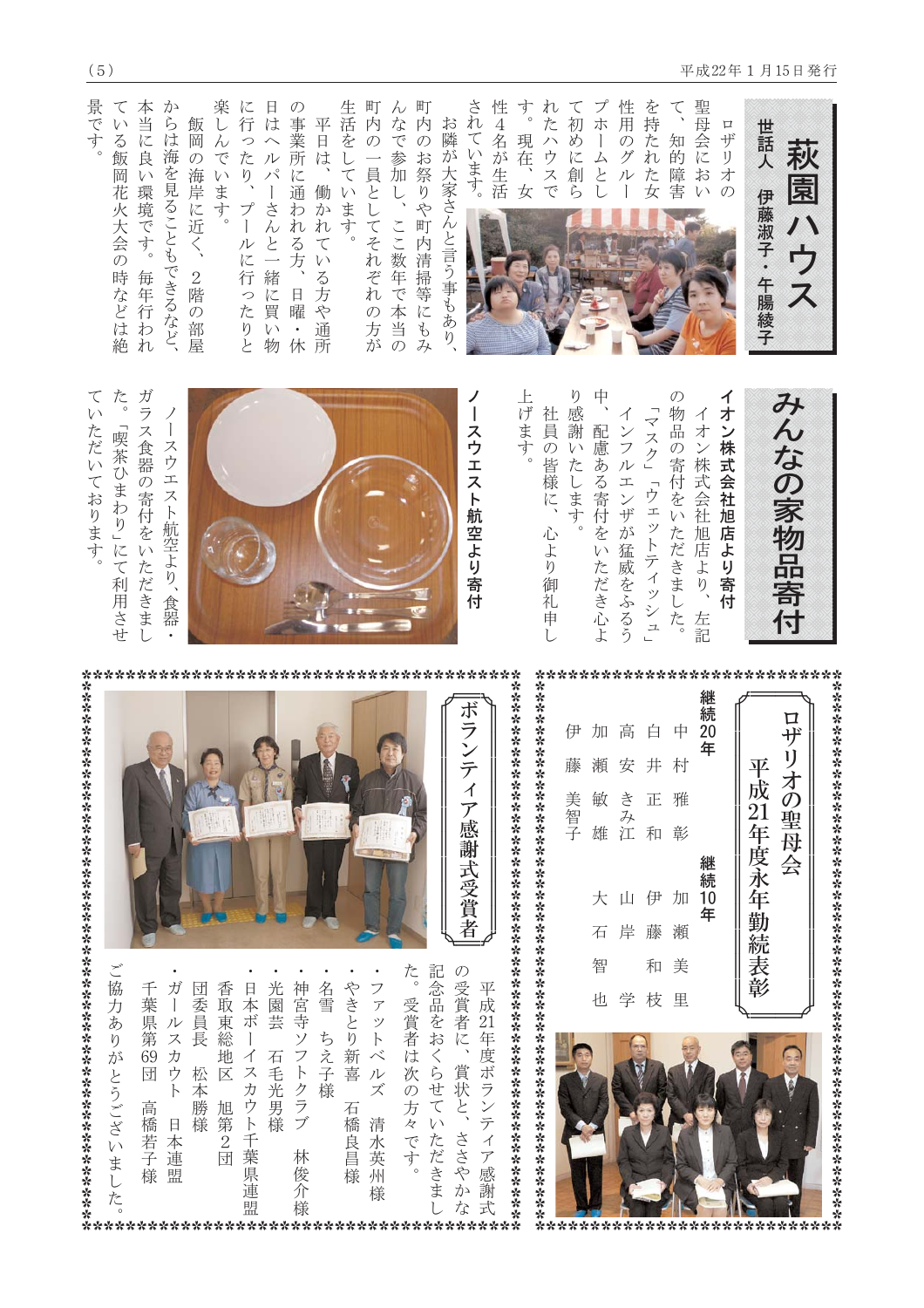| 高小飯か<br>澤田原瀬<br>瀬川中<br>島島<br>み<br>崎<br>文<br>丈昭重<br>徳節千裕政伸瑞弘敏峰明<br>具店<br>三雄<br>夫                                                                                                                                                                                                                                                                                                                                    | 穴 柴 千 加 加 泉 田 黒 本 鈴 小 常 秋 府 府 石 小 山 伊 田 鎌 宇 小 寺 小 塙 武 車<br>ち 保 大<br>宫木原田山馬馬井倉中藤村方<br>寄<br>ば<br>石<br>谷<br>坂木<br>井<br>宮<br>嶋<br>嶋<br>井<br>醤<br>油(株)<br>芳敏<br>茂<br>順<br>昭<br>恵美子<br>徳 節 千 裕 政 伸 瑞 弘 敏 峰 明   茂 和 宏 門 き 知 勝 照 勝 千 和 光<br>司 男 嘉 子 衛 子 雄 康 雄 雄 子 勇 樹 子 枝 作 ん 子 治 夫 夫 子 彦 子<br>会<br>子子<br>子子<br>三<br>$\overline{\mathcal{N}}$ |
|--------------------------------------------------------------------------------------------------------------------------------------------------------------------------------------------------------------------------------------------------------------------------------------------------------------------------------------------------------------------------------------------------------------------|---------------------------------------------------------------------------------------------------------------------------------------------------------------------------------------------------------------------------------------------------------------------------------------------------------------------------------------|
| ,,,,,,,,,,,,,,,,,,,,,,,,,,,,,,,<br>聖<br>家<br>族<br>聖<br>園<br>園<br>IJ<br>マ<br>ア<br>支援員<br>支援員                                                                                                                                                                                                                                                                                                                        | 者<br>佐旭土井魚松中伊石鵜<br>カあ宇<br>土菅<br>宮安佐岩<br>奈加!<br>ざ<br>多<br>橋<br>原<br>手上山田澤藤井澤澤原木井<br>美三千年<br>ワ<br>市<br>御<br>$7+$<br>俶智<br>孝敬秀昭公房<br>範<br>庄<br>幸か<br>包<br>且<br>出<br>洋長一三子夫一吉子ね均夫男<br>カ 会<br>子<br>子<br>館資料館<br>芳                                                                                                                          |
| 存在の方です。<br>  す。みんなのお母さんの様な<br>  す。みんなのお母さんの様な<br>- 後の活躍にも期待しています。「てくれる心強い存在です。今「で、仕事をテキパキとこなし」で、仕事をテキパキとこなし<br>椎<br>並<br>名<br>木<br>晴<br>祐<br>子<br>美                                                                                                                                                                                                                                                                | 名<br>聖<br>土<br>旭山聖桜鈴佐松桜山髙<br>谷<br>日<br>大浜<br>鈴<br>工 屋 洋 夫<br>爬市役所環境課<br>4心会かし。<br>本力<br>心会ヴィラ不<br>心<br>k<br>女子学院<br>$\equiv$<br>木木原井<br>山 野<br>本 橋<br>ソリュ<br>保<br>清<br>富美子<br>恵洋<br>智<br>恵明輪<br>日<br>平成21年<br>の<br>家可志男<br>恵子<br>$\tilde{f}$<br>子<br>子<br>可美業<br>9月16日<br>ゆる会<br>ション<br>$\int$<br>(敬称略)<br>12月17日<br>·ズ(株             |
| 友<br>家<br>聖家族作業所<br>の<br>支援員<br>イシャルワーカ<br>でさ<br>母<br>すんさなてワ<br><sup>。</sup> 、、 +  キ    <b>石</b><br><b>願けでビ旭</b><br>い持すを市32楠<br>やややややややややややや<br>"片内才<br><b>、きた石橋さん。:</b><br>シークセンターよ<br>やややややややややややや<br>↷<br>んからも頼られているようさん」的存在として利用者な方で、早くも作業所の「おくきた石橋さん。 笑顔が素くきた石橋さん。 笑顔が素<br>します。<br>つ予定です。よろしくおころしくおいます。個別ケースも受け手に奮闘サースも受け手に全戸訪問に奮闘中がのりません。<br>この手に全戸訪問に奮闘中の、ナイの好青年です。もっか、<br>子<br>*************************** | Gallery                                                                                                                                                                                                                                                                                                                               |



▲佐原聖家族園クリスマス会 「プロゴルファー目指してスイング・スイング!」



▲みんなの家忘年会 「大満足の食べ納め!来年は仕事がんばるぞ!」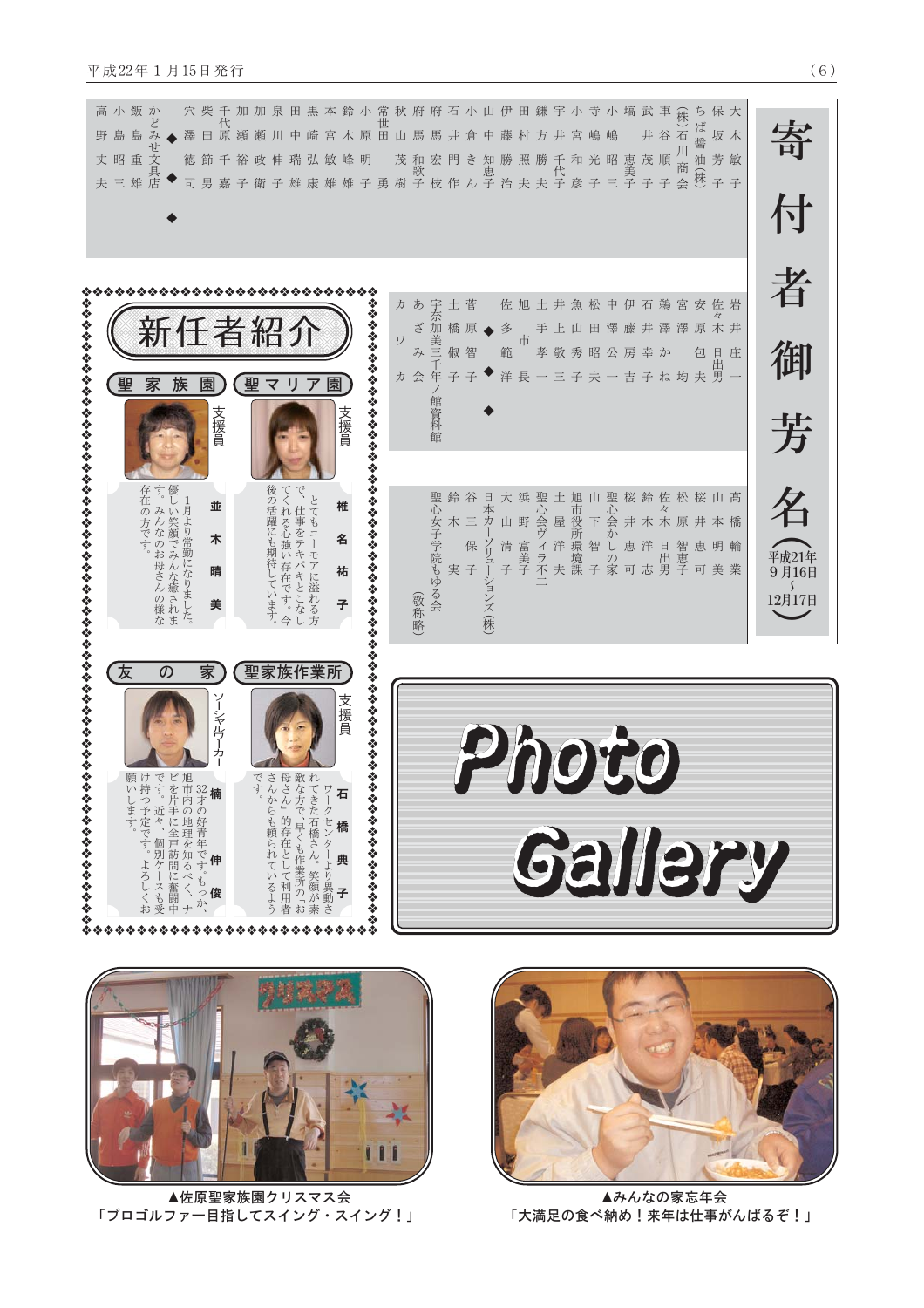

▲聖マリア園クリスマス会 「ファットベルズの皆様すてきな演奏ありがとうございました」



▲聖家族園クリスマス会 「次は何をやるのかな?」



▲佐原聖家族園クリスマス会 「佐原聖家族園 the 消防団。おれ達が皆をまもるぞ!」



▲聖マリア園クリスマス会 「仲良しで~す!」



▲聖家族作業所クリスマス会 「クリスマスライブに備え、マラカスの練習中!」



▲佐原聖家族園 「仲良しペア。司会は女の子らしくおしとやかにね」



▲聖家族園クリスマス会 「みんなで一緒に『ジェンカ』踊りました」



▲聖家族作業所クリスマス会 「只今熱唱中!目指せ高得点!!」